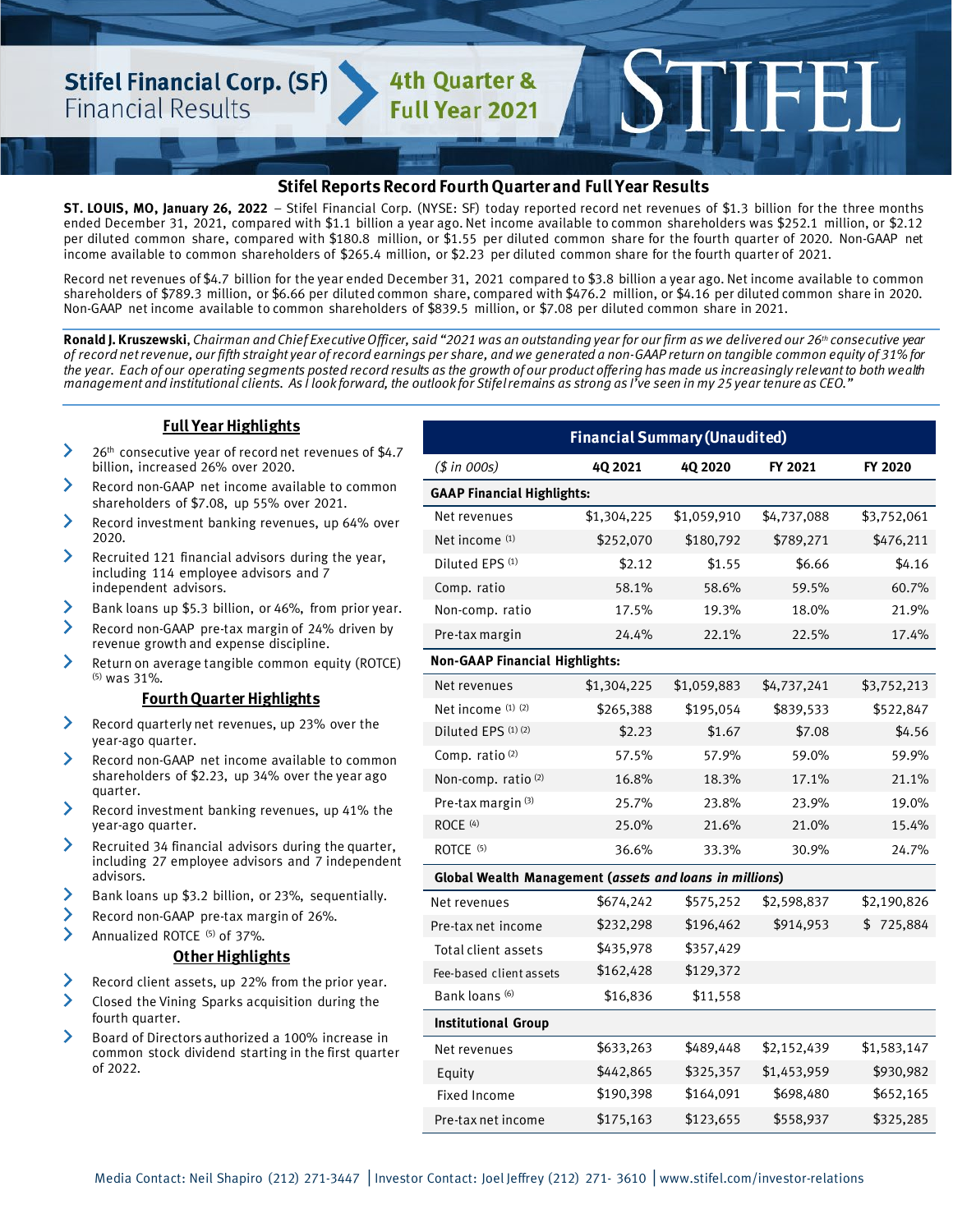

## **Global Wealth Management**

### **Fourth Quarter Results**

Global Wealth Management reported record net revenues of \$674.2 million for the three months ended December 31, 2021 compared with \$575.3 million during the fourth quarter of 2020. Pre-tax net income was \$232.3 million compared with \$196.5 million in the fourth quarter of 2020.

#### **Highlights**

- ⋗ Recruited 34 financial advisors during the quarter, including 27 employee advisors, of which 16 were experienced advisors, and 7 independent advisors, with total trailing 12 month production of \$16 million.
- ゝ Record client assets of \$436.0 billion, up 22% over the yearago quarter.
- ≻ Record fee-based client assets of \$162.4 billion, up 26% over the year-ago quarter.
- ≻ Bank loans of \$16.8 billion, up 23% over the third quarter of 2021.

#### **Net revenues increased 17% from a year ago:**

- ≻ Asset management revenues increased 28% over the yearago quarter reflecting higher asset values and strong feebased asset flows.
- ≻ Transactional revenues increased 5% over the year-ago quarter reflecting strong client activity during the quarter.
- ≻ Net interest income increased 26% over the year-ago quarter driven by higher bank lending.

#### **Total Expenses:**

- ⋗ Compensation expense as percent of net revenues decreased to 51.8% primarily as a result of a change in the revenue mix (higher net interest income) from the year ago quarter.
- ≻ Provision for credit losses was impacted by provisions related to the growth in the loan portfolio partially offset by reserve reductions as a result of an improved macroeconomic environment.
- ≻ Non-compensation operating expenses as a percent of net revenues increased to 13.7% primarily as a result of higher allocable expenses during the fourth quarter of 2021.

| (\$in 000s)                 | 4Q 2021   | 4Q 2020   |  |
|-----------------------------|-----------|-----------|--|
| <b>Net revenues</b>         | \$674,242 | \$575,252 |  |
| Asset management            | 318,612   | 249,907   |  |
| Transactional revenues      | 194.927   | 185,719   |  |
| Net interest income         | 138,891   | 110,521   |  |
| Investment banking          | 11,183    | 9,562     |  |
| Other income                | 10,629    | 19,543    |  |
| <b>Total expenses</b>       | \$441,944 | \$378,790 |  |
| Compensation expense        | 349,428   | 303,961   |  |
| Provision for credit losses | 4,062     |           |  |
| Non-comp. opex              | 88,454    | 74,829    |  |
| Pre-tax net income          | \$232,298 | \$196,462 |  |
| Compensation ratio          | 51.8%     | 52.8%     |  |
| Non-compensation ratio      | 13.7%     | 13.0%     |  |
| Pre-tax margin              | 34.5%     | 34.2%     |  |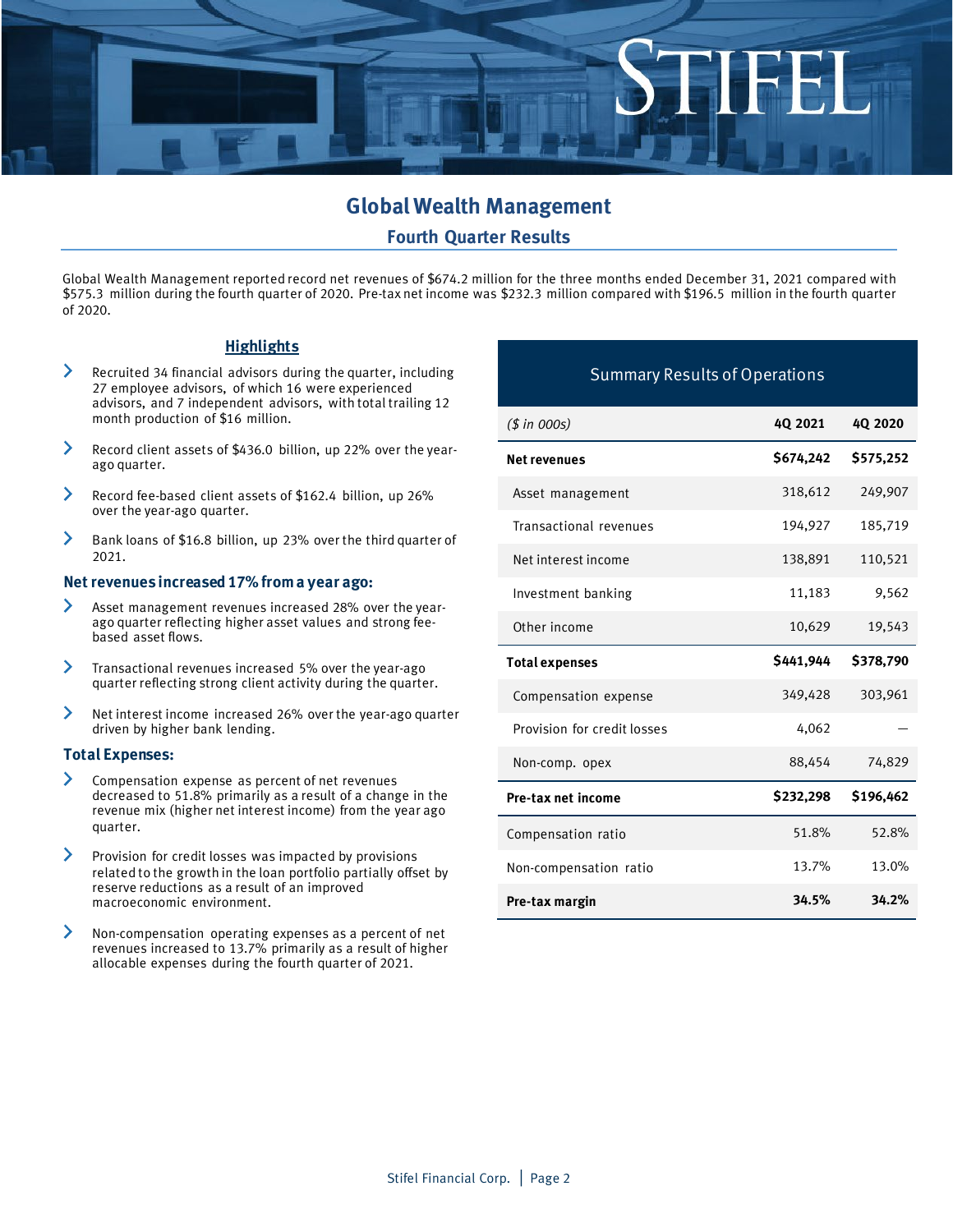

## **Institutional Group Fourth Quarter Results**

Institutional Group reported record net revenues of \$633.3 million for the three months ended December 31, 2021 compared with \$489.4 million during the fourth quarter of 2020. Pre-tax net income was \$175.2 million compared with \$123.7 million in the fourth quarter of 2020.

#### **Highlights**

- ≻ Investment banking pipeline at record levels.
- ≻ Pre-tax margin of 28%, up from 25% in the year-ago quarter.

#### **Investment banking revenues increased 42% from a year ago:**

- ≻ Advisory revenues of \$310.7 million increased 79% over the year-ago quarter on higher completed advisory transactions and increased private placement fees.
- ⋗ Equity capital raising revenues decreased 13% from the year-ago quarter due to lower volumes.
- ≻ Fixed income capital raising revenues increased 28% over the year-ago quarter driven by an increase in public finance, as well as an increase in our corporate debt issuance business.

#### **Equity transactional revenues decreased 5% from a year ago:**

≻ Equity transactional revenues declined from the year-ago quarter due to declines in cash equities and lower trading gains.

#### **Fixed income transactional revenues increased 8% from a year ago:**

≻ Fixed income transactional revenues increased from the year-ago quarter driven by the Vining Sparks acquisition, which closed on November 1, 2021, and an increase in trading gains.

#### **Total Expenses:**

- ⋗ Compensation expense as percent of net revenues remained consistent with the year ago quarter.
- ⋗ Non-compensation operating expenses as a percent of net revenues decreased to 14.3% as a result of expense discipline and revenue growth.

| (\$in 000s)                  | 4Q 2021   | 4Q 2020   |
|------------------------------|-----------|-----------|
| <b>Net revenues</b>          | \$633,263 | S489,448  |
| Investment banking           | 466,188   | 328,109   |
| Advisory                     | 310,718   | 173,399   |
| Equity capital raising       | 90,595    | 104,097   |
| Fixed income capital raising | 64,875    | 50,613    |
| Equity transactional         | 65,797    | 69,201    |
| Fixed income transactional   | 94,926    | 87,664    |
| Other                        | 6,352     | 4,474     |
| <b>Total expenses</b>        | \$458,100 | \$365,793 |
| Compensation expense         | 367,439   | 284,607   |
| Non-comp. opex.              | 90,661    | 81,186    |
| <b>Pre-tax net income</b>    | \$175,163 | \$123,655 |
| Compensation ratio           | 58.0%     | 58.1%     |
| Non-compensation ratio       | 14.3%     | 16.6%     |
| Pre-tax margin               | 27.7%     | 25.3%     |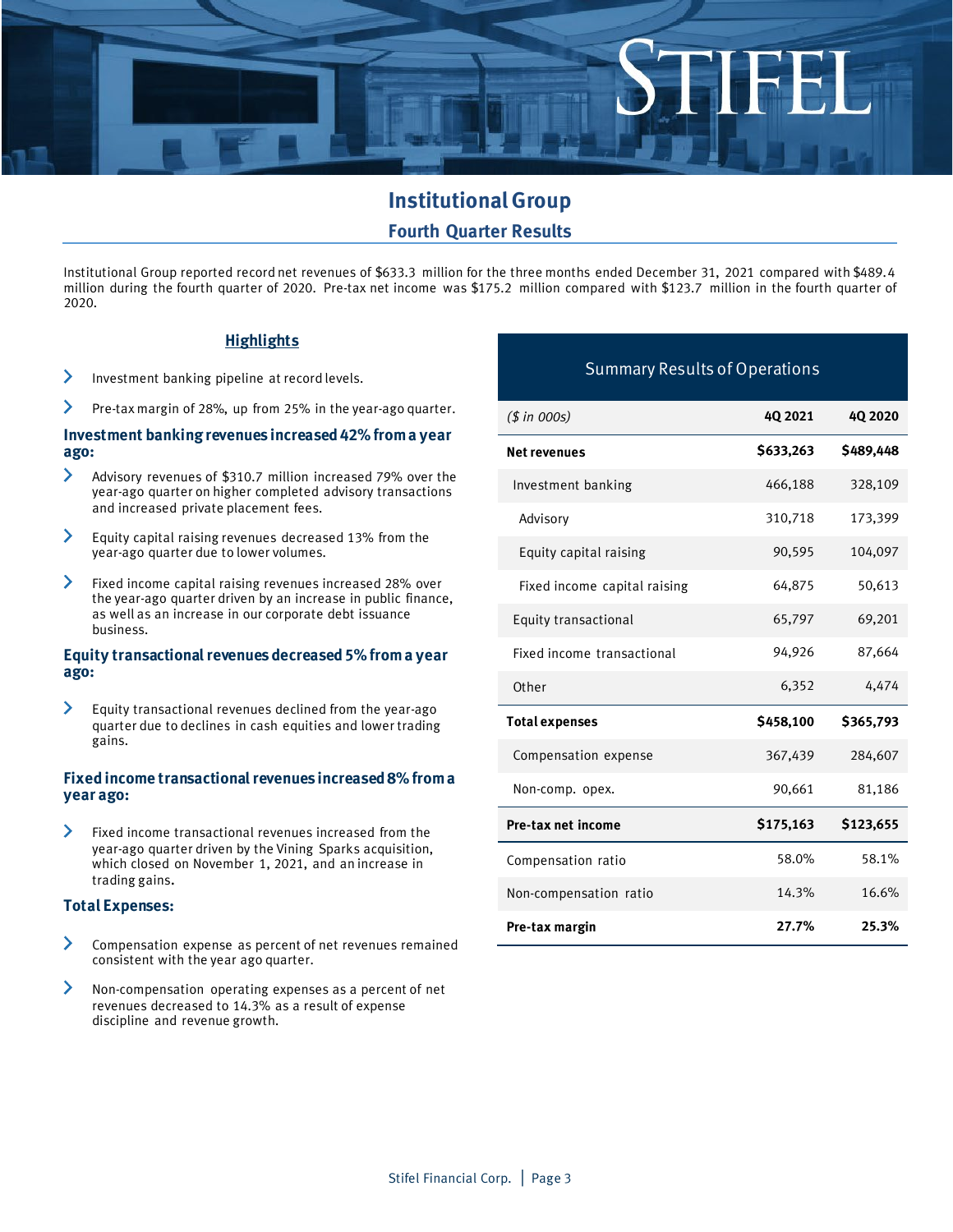

## **Global Wealth Management**

### **Full Year Results**

Global Wealth Management reported record net revenues of \$2.6 billion for the year ended December 31, 2021 compared with \$2.2 billion in 2020. Pre-tax net income was \$915.0 million compared with \$725.9 million in 2020.

#### **Highlights**

- ≻ Recruited 121 financial advisors during the year with total trailing 12 month production of \$77 million.
- ≻ Pre-tax margin of 35%, up from 33% in 2020.

#### **Net revenues increased 19% from a year ago:**

- ≻ Asset management revenues increased 32% from a year ago reflecting higher asset values and strong fee-based asset flows.
- ≻ Transactional revenues increased 13% from a year ago reflecting strong client activity during the year.
- $\blacktriangleright$ Net interest income increased 7% from a year ago driven by higher bank lending.

#### **Total Expenses:**

- ≻ Compensation expense as percent of net revenues increased to 52.7% primarily as a result of higher compensable revenues.
- ≻ Provision for credit losses decreased from a year ago as a result of reserve reductions driven by an improved macroeconomic environment and a release related to loans sold at a premium during 2021 partially offset by provisions related to the growth of the loan portfolio during the year.
- ≻ Non-compensation operating expenses as a percent of net revenues decreased to 12.1% primarily as a result of expense discipline and higher revenues.

| (\$in 000s)                 | FY 2021     | FY 2020     |  |
|-----------------------------|-------------|-------------|--|
| Net revenues                | \$2,598,837 | \$2,190,826 |  |
| Asset management            | 1,206,406   | 917,353     |  |
| Transactional revenues      | 774,965     | 687,348     |  |
| Net interest income         | 511,693     | 478,948     |  |
| Investment banking          | 48,210      | 36,024      |  |
| Other income                | 57,563      | 71,153      |  |
| <b>Total expenses</b>       | \$1,683,884 | \$1,464,942 |  |
| Compensation expense        | 1,370,308   | 1,138,525   |  |
| Provision for credit losses | (11, 502)   | 33,542      |  |
| Non-comp. opex              | 325,078     | 292,875     |  |
| Pre-tax net income          | \$914,953   | \$725,884   |  |
| Compensation ratio          | 52.7%       | 52.0%       |  |
| Non-compensation ratio      | 12.1%       | 14.9%       |  |
| Pre-tax margin              | 35.2%       | 33.1%       |  |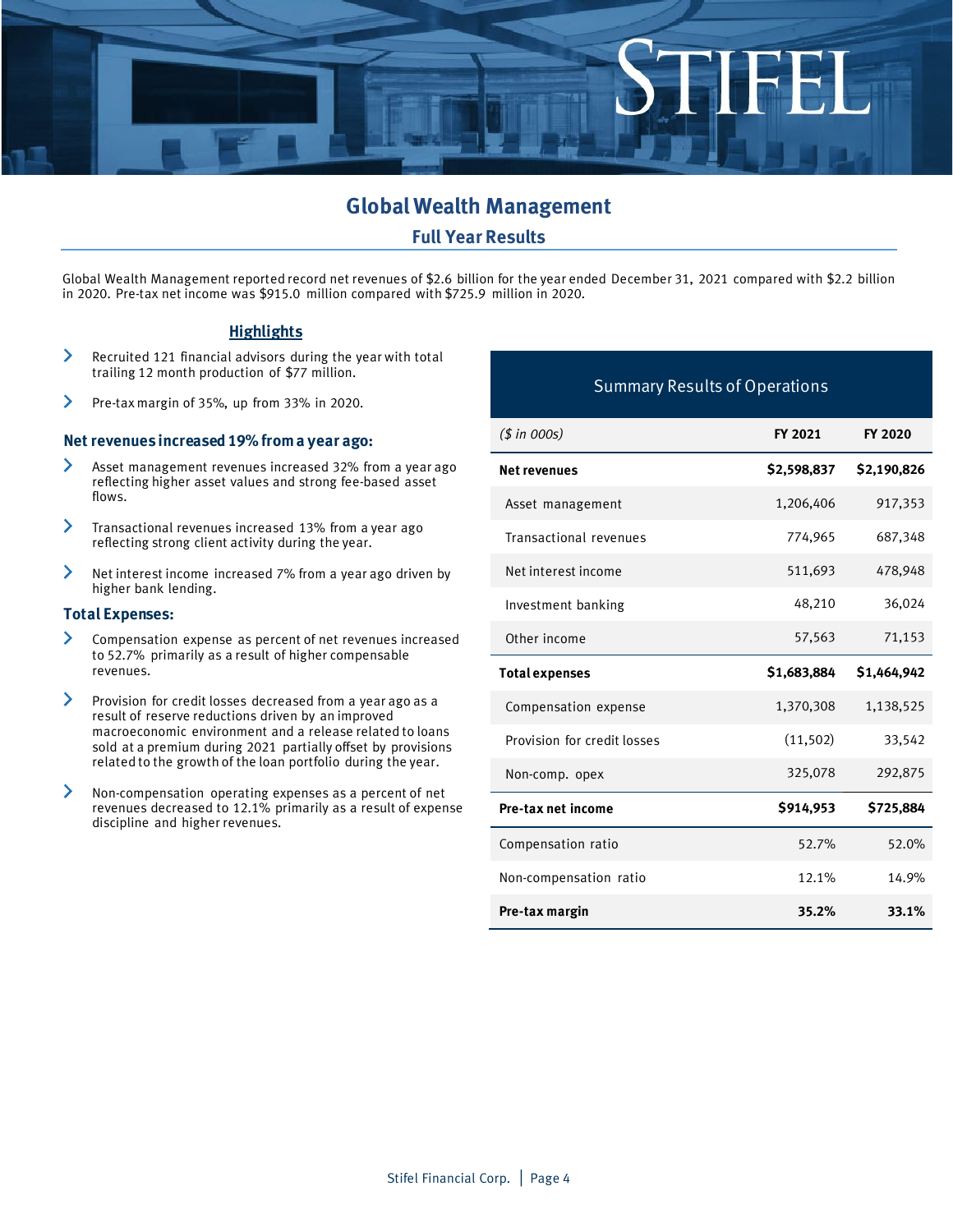

## **Institutional Group**

### **Full Year Results**

Institutional Group reported record net revenues of \$2.2 billion for the year ended December 31, 2021 compared with \$1.6 billion in 2020. Pre-tax net income was \$558.9 million compared with \$325.3 million in 2020.

#### **Highlights**

≻ Pre-tax margin of 26%, up from 21% in 2020.

#### **Investment banking revenues increased 66% from a year ago:**

- ⋟ Advisory revenues of \$856.1 million increased 100% from a year ago on higher completed advisory transactions and increased private placement fees. The growth in advisory revenue underscores the diversity of the business and the investments made across multiple products and verticals.
- ≻ Equity capital raising revenues increased 42% from a year ago driven by higher volumes.
- ≻ Fixed income capital raising revenues increased 25% from a year ago driven by an increase in public finance, as well as an increase in our corporate debt issuance business.

#### **Equity transactional revenues decreased 1% from a year ago:**

≻ Equity transactional revenues declined from a year ago due to declines in cash equities driven by lower volatility and volumes partially offset by an increase in trading gains.

#### **Fixed income transactional revenues decreased 11% from a year ago:**

≻ Fixed income transactional revenues decreased from a year ago due to due to lower volumes as well as tighter credit spreads, partially offset by revenues from the Vining Sparks acquisition.

#### **Total Expenses:**

- ≻ Compensation expense as percent of net revenues decreased to 58.1% as a result of lower compensable revenues.
- ⋗ Non-compensation operating expenses as a percent of net revenues decreased to 15.9% as a result of expense discipline and revenue growth.

| (\$in 000s)                  | FY 2021     | FY 2020     |
|------------------------------|-------------|-------------|
| <b>Net revenues</b>          | \$2,152,439 | \$1,583,147 |
| Investment banking           | 1,517,171   | 916,284     |
| Advisory                     | 856,083     | 428,132     |
| Equity capital raising       | 434,238     | 306,031     |
| Fixed income capital raising | 226,850     | 182,121     |
| Equity transactional         | 254,684     | 256,793     |
| Fixed income transactional   | 361,014     | 404,789     |
| Other                        | 19,570      | 5,281       |
| <b>Total expenses</b>        | \$1,593,502 | \$1,257,862 |
| Compensation expense         | 1,251,595   | 942,769     |
| Non-comp. opex.              | 341,907     | 315,093     |
| <b>Pre-tax net income</b>    | \$558,937   | \$325,285   |
| Compensation ratio           | 58.1%       | 59.6%       |
| Non-compensation ratio       | 15.9%       | 19.9%       |
| Pre-tax margin               | 26.0%       | 20.5%       |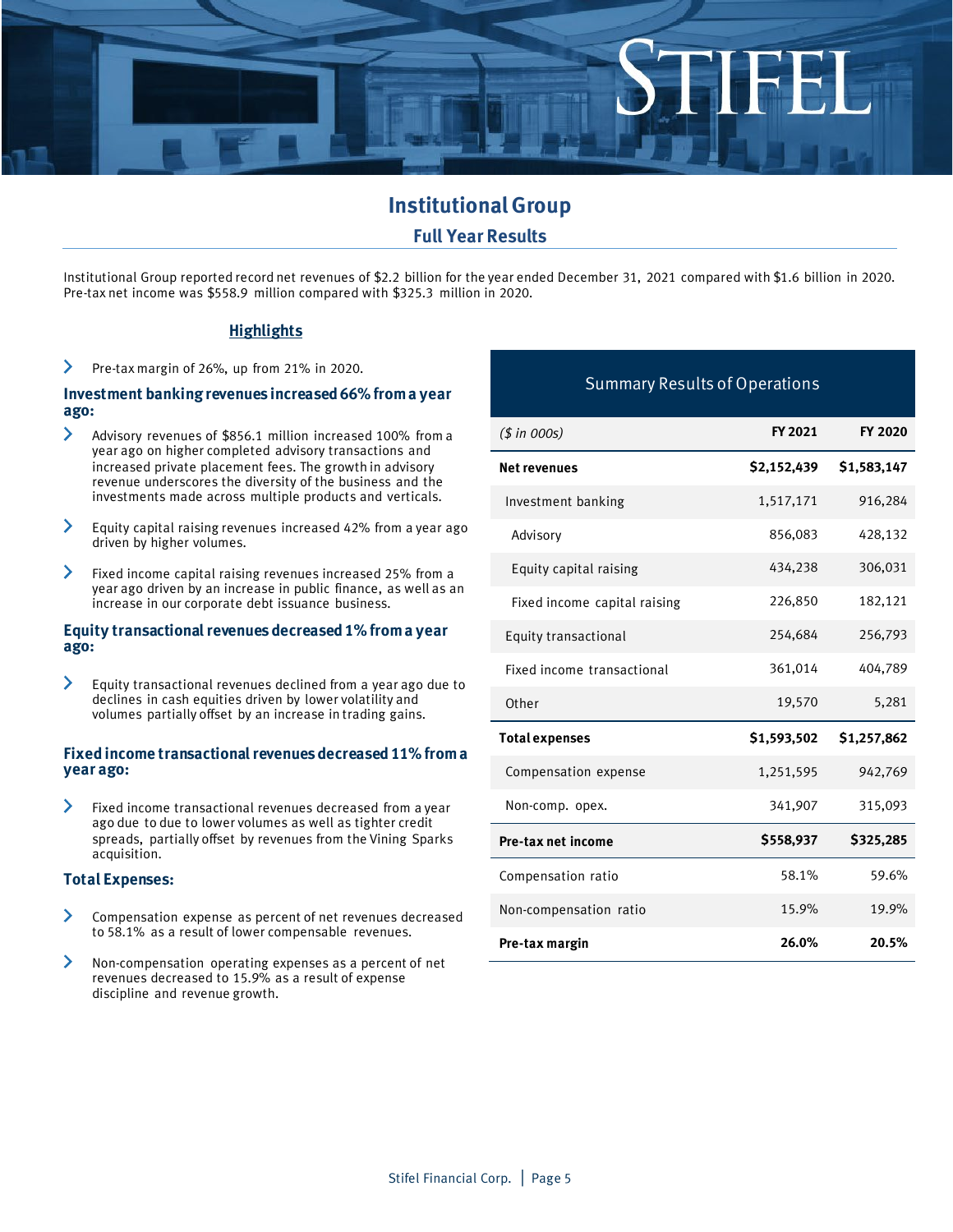

## **Other Matters**

### **Highlights**

- $\mathbf{\Sigma}$ Total assets increased \$7.4 billion, or 28%, over the year-ago quarter and 11% sequentially.
- ≻ Tangible book value per common share of \$28.26  $(7)$ , up 20% from prior year.
- Σ The Board of Directors approved a 100% increase in the quarterly dividend to \$0.30 per common share starting in the first quarter of 2022.
- ≻ The Company repurchased \$86.3 million of its outstanding common stock during the fourth quarter. During 2021, the Company repurchased \$172.7 million of its outstanding common stock.
- ≻ The Board of Directors declared a \$0.15 quarterly dividend per share payable on December 15, 2021 to common shareholders of record on December 1, 2021.
- ≻ The Board of Directors declared a quarterly dividend on the outstanding shares of the Company's preferred stock payable on December 15, 2021 to shareholders of record on December 1, 2021.

|                                    | 4Q 2021    | 4Q 2020        | FY 2021   | FY 2020  |
|------------------------------------|------------|----------------|-----------|----------|
| Common stock repurchases           |            |                |           |          |
| Repurchases (\$ in 000s)           | \$86,295   | \$1,744        | \$172,741 | \$58,261 |
| Number of shares (000s)            | 1,168      | 38             | 2,484     | 1,747    |
| Average price                      | \$73.86    | \$45.37        | \$69.53   | \$33.35  |
| Period end shares (000s)           | 104,499    | 103,149        | 104,499   | 103,149  |
| Effective tax rate                 | 18.0%      | 19.7%          | 22.7%     | 22.7%    |
| Stifel Financial Corp. Capital (8) |            |                |           |          |
| Tier 1 common capital ratio        | 15.2%      | 16.5%          |           |          |
| Tier 1 risk based capital ratio    | 18.7%      | 20.2%          |           |          |
| Tier 1 leverage capital ratio      | 11.7%      | 11.9%          |           |          |
| Tier 1 capital (\$MM)              | \$3,624    | \$2,926        |           |          |
| Risk weighted assets (\$MM)        | \$19,366   | \$14,490       |           |          |
| Average assets (\$MM)              | \$30,930   | \$24,605       |           |          |
| Quarter end assets (\$MM)          | \$34,050   | \$26,604       |           |          |
| Agency                             | Rating     | <b>Outlook</b> |           |          |
| <b>Fitch Ratings</b>               | <b>BBB</b> | Positive       |           |          |
| <b>S&amp;P Global Ratings</b>      | BBB-       | Positive       |           |          |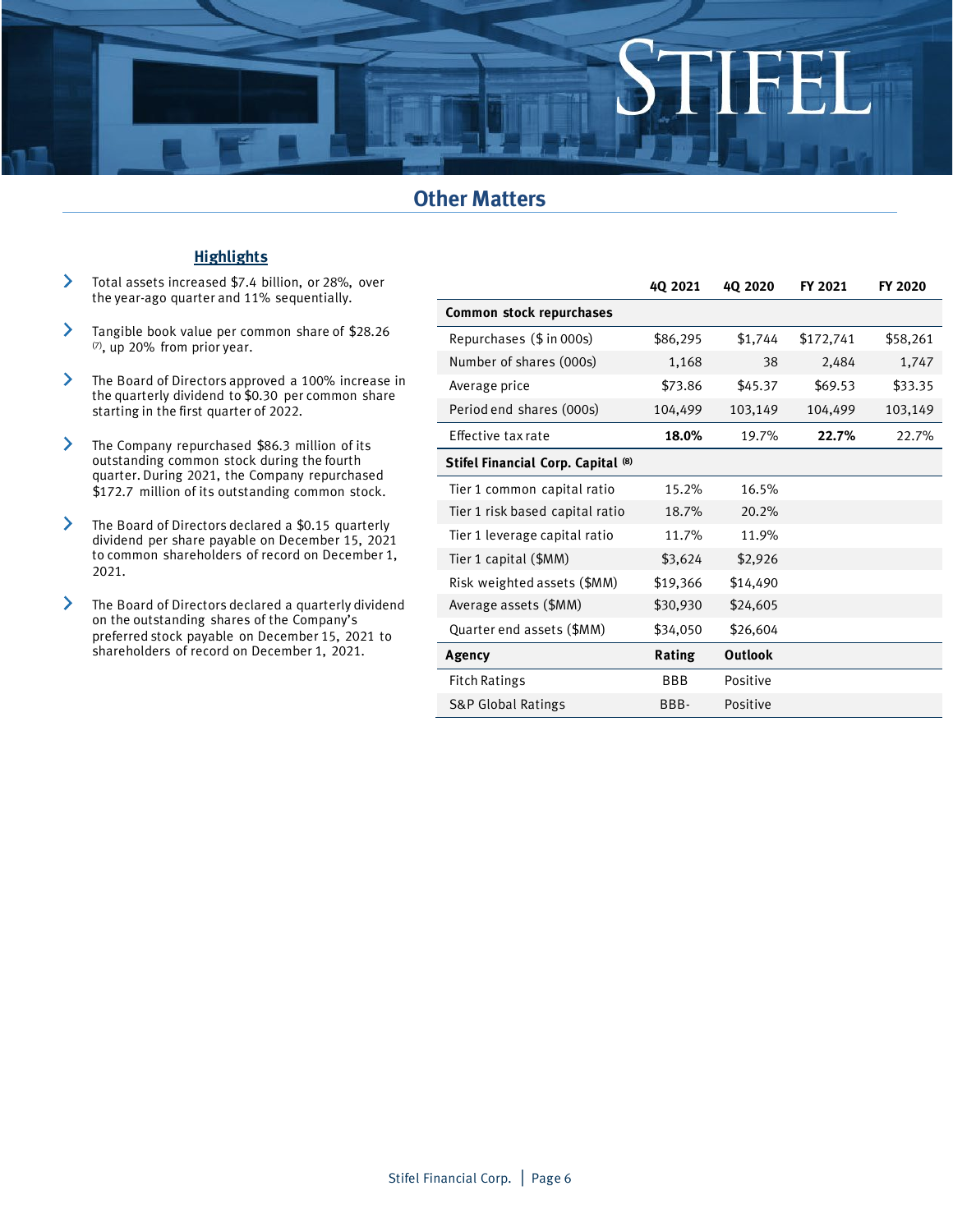

## Conference Call Information

*Stifel Financial Corp. will host its fourth quarter 2021 financial results conference call on Wednesday, January 26, 2022, at 9:30 a.m. Eastern Time.* The conference call may include forward-looking statements.

All interested parties are invited to listen to Stifel's Chairman and CEO, Ronald J. Kruszewski, by dialing (877) 876-9938 and referencing conference ID 4799655. A live audio webcast of the call, as well as a presentation highlighting the Company's results, will be available through the Company's web site, [www.stifel.com.](http://www.stifel.com/) For those who cannot listen to the live broadcast, a replay of the broadcast will be available through the above-referenced web site beginning approximately one hour following the completion of the call.

#### Company Information

Stifel Financial Corp. (NYSE: SF) is a financial services holding company headquartered in St. Louis, Missouri, that conducts its banking, securities, and financial services business through several wholly owned subsidiaries. Stifel's broker-dealer clients are served in the United States through Stifel, Nicolaus & Company, Incorporated, including its Eaton Partners business division; Keefe, Bruyette & Woods, Inc.; Miller Buckfire & Co., LLC; and Stifel Independent Advisors, LLC. The Company's broker-dealer affiliates provide securities brokerage, investment banking, trading, investment advisory, and related financial services to individual investors, professional money managers, businesses, and municipalities. Stifel Bank and Stifel Bank & Trust offer a full range of consumer and commercial lending solutions. Stifel Trust Company, N.A. and Stifel Trust Company Delaware, N.A. offer trust and related services. To learn more about Stifel, please visit the Company's website a[t www.stifel.com.](http://www.stifel.com/) For global disclosures, please visi[t www.stifel.com/investor-relations/press-releases.](http://www.stifel.com/investor-relations/press-releases)

A financial summary follows. Financial, statistical and business-related information, as well as information regarding business and segment trends, is included in the financial supplement. Both the earnings release and the financial supplement are available online in the Investor Relations section a[t www.stifel.com/investor-relations.](http://www.stifel.com/investor-relations)

The information provided herein and in the financial supplement, including information provided on the Company's earnings conference calls, may include certain non-GAAP financial measures. The definition of such measures or reconciliation of such measures to the comparable U.S. GAAP figures are included in this earnings release and the financial supplement, both of which are available online in the Investor Relations section at [www.stifel.com/investor-relations.](http://www.stifel.com/investor-relations)

#### Cautionary Note Regarding Forward-Looking Statements

This earnings release contains certain statements that may be deemed to be "forward-looking statements" within the meaning of Section 27A of the Securities Act of 1933 and Section 21E of the Securities Exchange Act of 1934. All statements in this earnings release not dealing with historical results are forward-looking and are based on various assumptions. The forward-looking statements in this earnings release are subject to risks and uncertainties that could cause actual results to differ materially from those expressed in or implied by the statements. Factors that may cause actual results to differ materially from those contemplated by such forward-looking statements include, among other things, the following possibilities: the ability to successfully integrate acquired companies or the branch offices and financial advisors; a material adverse change in financial condition; the risk of borrower, depositor, and other customer attrition; a change in general business and economic conditions; changes in the interest rate environment, deposit flows, loan demand, real estate values, and competition; changes in accounting principles, policies, or guidelines; changes in legislation and regulation; other economic, competitive, governmental, regulatory, geopolitical, and technological factors affecting the companies' operations, pricing, and services; and other risk factors referred to from time to time in filings made by Stifel Financial Corp. with the Securities and Exchange Commission. For information about the risks and important factors that could affect the Company's future results, financial condition and liquidity, see "Risk Factors" in Part I, Item 1A of the Company's Annual Report on Form 10-K for the year ended December 31, 2020. Forward-looking statements speak only as to the date they are made. The Company disclaims any intent or obligation to update forward-looking statements to reflect circumstances or events that occur after the date the forward-looking statements are made.

Statements about the effects of the COVID-19 pandemic on the Company's business, results, financial position and liquidity may constitute forward-looking statements and are subject to the risk that the actual impact may differ, possibly materially, from what is currently expected.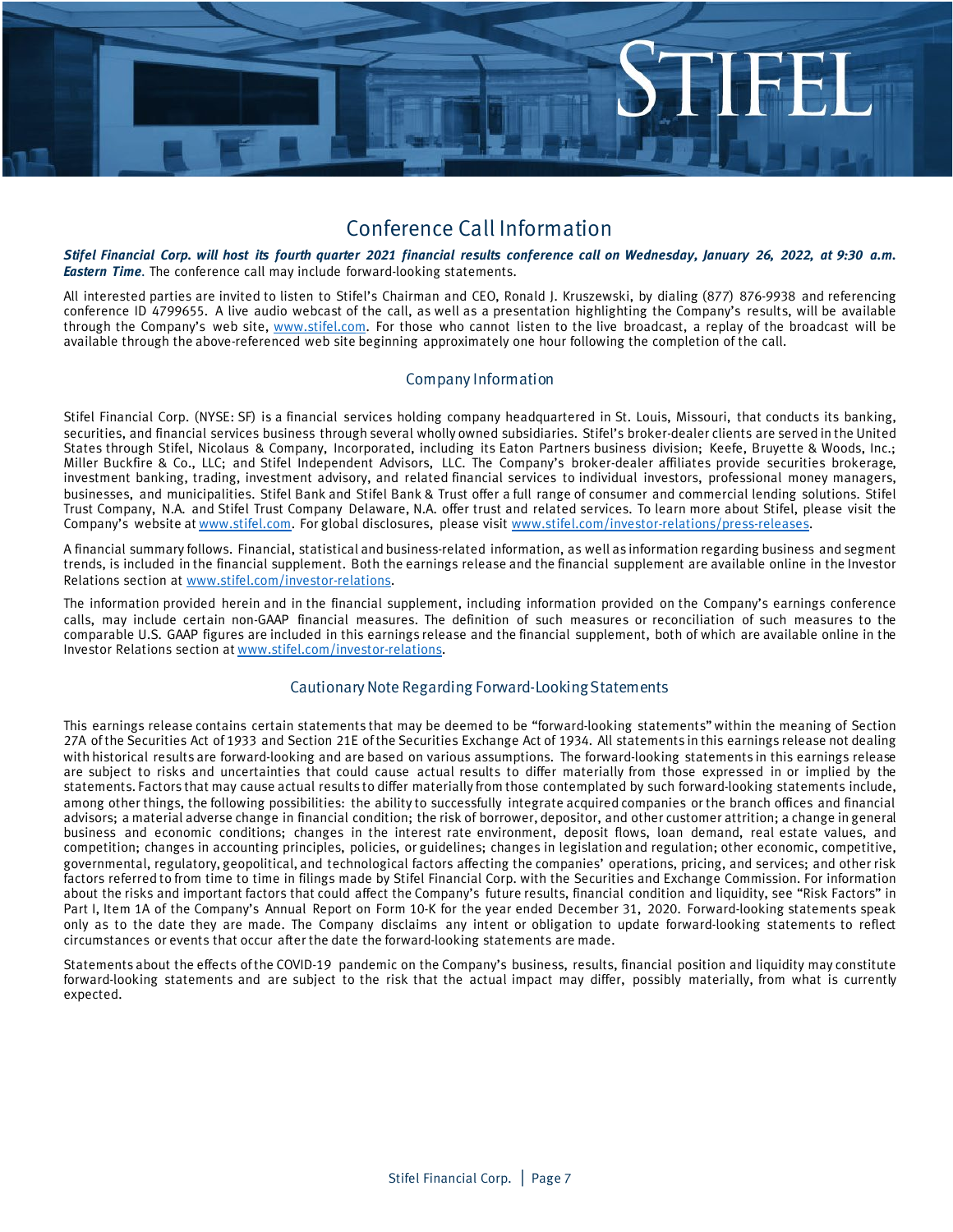# **Summary Results of Operations (Unaudited)**

|                                                       |            | <b>Three Months Ended</b> |             |           |             | Year Ended |            |                |
|-------------------------------------------------------|------------|---------------------------|-------------|-----------|-------------|------------|------------|----------------|
| $$$ in 000s, except per share<br>amounts)             | 12/31/2021 | 12/31/2020                | %<br>Change | 9/30/2021 | %<br>Change | 12/31/2021 | 12/31/2020 | $\%$<br>Change |
| <b>Revenues:</b>                                      |            |                           |             |           |             |            |            |                |
| Commissions                                           | \$211,068  | \$199,847                 | 5.6         | \$189,239 | 11.5        | \$809,500  | \$760,627  | 6.4            |
| Principal transactions                                | 144,584    | 142,737                   | 1.3         | 118,977   | 21.5        | 581,164    | 588,303    | (1.2)          |
| Investment banking                                    | 477,371    | 337,671                   | 41.4        | 372,279   | 28.2        | 1,565,381  | 952,308    | 64.4           |
| Asset management                                      | 318,638    | 249,928                   | 27.5        | 313,862   | 1.5         | 1,206,516  | 917,424    | 31.5           |
| Other income                                          | 14,496     | 24,366                    | (40.5)      | 18,760    | (22.7)      | 72,125     | 75,345     | (4.3)          |
| <b>Operating revenues</b>                             | 1,166,157  | 954,549                   | 22.2        | 1,013,117 | 15.1        | 4,234,686  | 3,294,007  | 28.6           |
| Interest revenue                                      | 145,425    | 119,876                   | 21.3        | 141,844   | 2.5         | 548,400    | 523,832    | 4.7            |
| <b>Total revenues</b>                                 | 1,311,582  | 1,074,425                 | 22.1        | 1,154,961 | 13.6        | 4,783,086  | 3,817,839  | 25.3           |
| Interest expense                                      | 7,357      | 14,515                    | (49.3)      | 10,023    | (26.6)      | 45,998     | 65,778     | (30.1)         |
| <b>Net revenues</b>                                   | 1,304,225  | 1,059,910                 | 23.1        | 1,144,938 | 13.9        | 4,737,088  | 3,752,061  | 26.3           |
| <b>Non-interest expenses:</b>                         |            |                           |             |           |             |            |            |                |
| Compensation and benefits                             | 757,948    | 621,344                   | 22.0        | 672,385   | 12.7        | 2,820,301  | 2,279,335  | 23.7           |
| Non-compensation operating<br>expenses                | 227,615    | 203,865                   | 11.6        | 216,051   | 5.4         | 849,706    | 821,566    | 3.4            |
| <b>Total non-interest expenses</b>                    | 985,563    | 825,209                   | 19.4        | 888,436   | 10.9        | 3,670,007  | 3,100,901  | 18.4           |
| Income before income taxes                            | 318,662    | 234,701                   | 35.8        | 256,502   | 24.2        | 1,067,081  | 651,160    | 63.9           |
| Provision for income taxes                            | 57,272     | 46,232                    | 23.9        | 64,126    | (10.7)      | 242,223    | 147,688    | 64.0           |
| Net income                                            | 261,390    | 188,469                   | 38.7        | 192,376   | 35.9        | 824,858    | 503,472    | 63.8           |
| Preferred dividends                                   | 9,320      | 7,677                     | 21.4        | 9,689     | (3.8)       | 35,587     | 27,261     | 30.5           |
| Net income available to<br>common shareholders        | \$252,070  | \$180,792                 | 39.4        | \$182,687 | 38.0        | \$789,271  | \$476,211  | 65.7           |
| Earnings per common share:                            |            |                           |             |           |             |            |            |                |
| <b>Basic</b>                                          | \$2.35     | \$1.70                    | 38.2        | \$1.70    | 38.2        | \$7.34     | \$4.49     | 63.5           |
| Diluted                                               | \$2.12     | \$1.55                    | 36.8        | \$1.54    | 37.7        | \$6.66     | \$4.16     | 60.1           |
| Cash dividends declared per<br>common share           | \$0.15     | \$0.11                    | 36.4        | \$0.15    |             | \$0.60     | \$0.45     | 33.3           |
| Weighted average number of common shares outstanding: |            |                           |             |           |             |            |            |                |
| Basic                                                 | 107,185    | 106,041                   | 1.1         | 107,379   | (0.2)       | 107,536    | 106,174    | 1.3            |
| Diluted                                               | 118,959    | 116,828                   | 1.8         | 118,475   | 0.4         | 118,530    | 114,573    | 3.5            |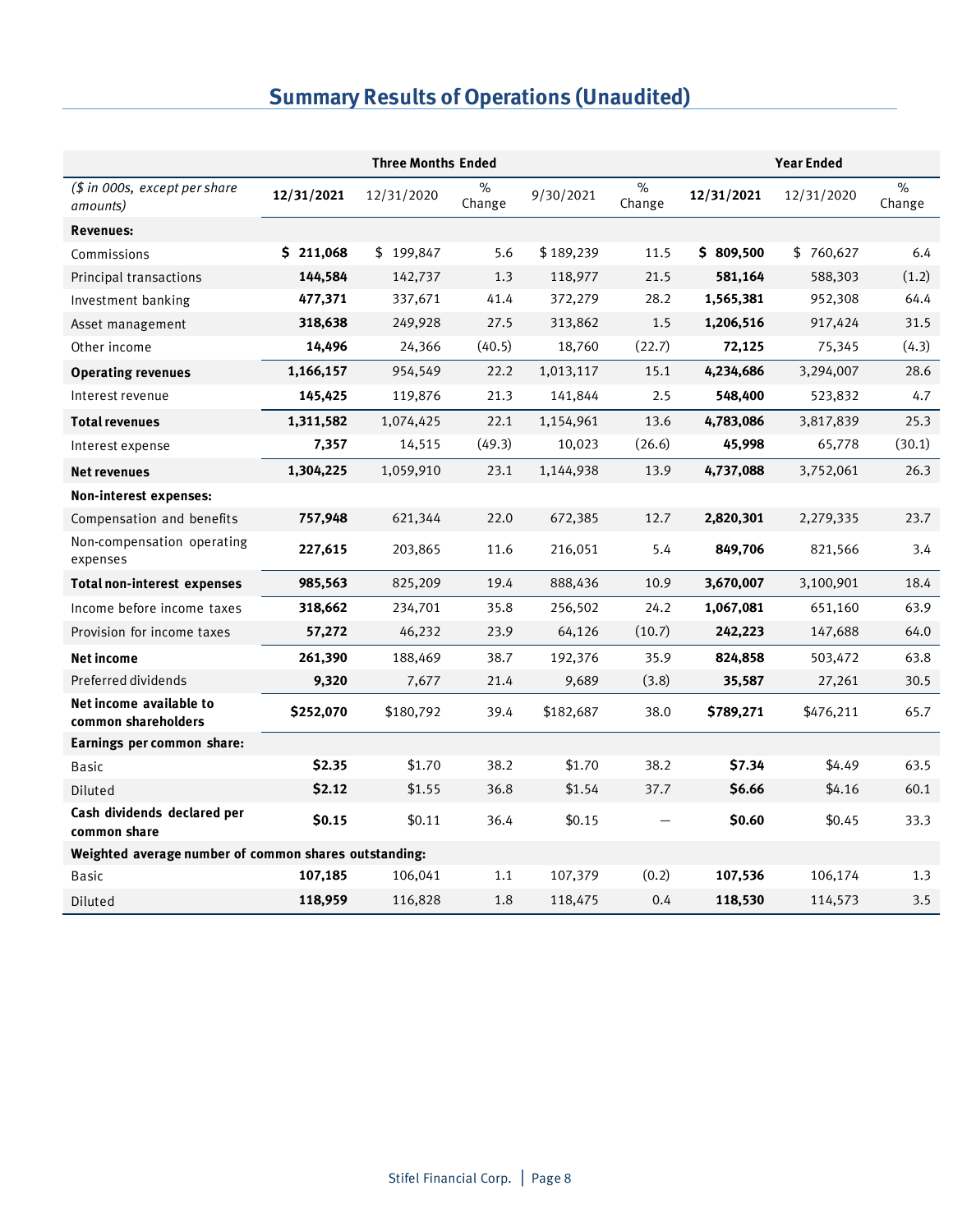## **Non-GAAP Financial Measures (9)**

|                                                                                | <b>Three Months Ended</b> |            | <b>Year Ended</b> |            |
|--------------------------------------------------------------------------------|---------------------------|------------|-------------------|------------|
| (\$ in 000s, except per share amounts)                                         | 12/31/2021                | 12/31/2020 | 12/31/2021        | 12/31/2020 |
| <b>GAAP net income</b>                                                         | \$261,390                 | \$188,469  | \$824,858         | \$503,472  |
| Preferred dividend                                                             | 9,320                     | 7,677      | 35,587            | 27,261     |
| Net income available to common shareholders                                    | 252,070                   | 180,792    | 789,271           | 476,211    |
|                                                                                |                           |            |                   |            |
| Non-GAAP adjustments:                                                          |                           |            |                   |            |
| Merger-related (10)                                                            | 16,234                    | 17,706     | 65,314            | 60,464     |
| Provision for income taxes (11)                                                | (2,916)                   | (3,444)    | (15,052)          | (13,828)   |
| Total non-GAAP adjustments                                                     | 13,318                    | 14,262     | 50,262            | 46,636     |
| Non-GAAP net income available to common shareholders                           | \$265,388                 | \$195,054  | \$839,533         | \$522,847  |
|                                                                                |                           |            |                   |            |
| Weighted average diluted shares outstanding                                    | 118,959                   | 116,828    | 118,530           | 114,573    |
|                                                                                |                           |            |                   |            |
| GAAP earnings per diluted common share                                         | \$2.20                    | \$1.61     | \$6.96            | \$4.39     |
| Non-GAAP adjustments                                                           | 0.11                      | 0.13       | 0.42              | 0.41       |
| Non-GAAP earnings per diluted common share                                     | \$2.31                    | \$1.74     | \$7.38            | \$4.80     |
|                                                                                |                           |            |                   |            |
| GAAP earnings per diluted common share available to common<br>shareholders     | \$2.12                    | \$1.55     | \$6.66            | \$4.16     |
| Non-GAAP adjustments                                                           | 0.11                      | 0.12       | 0.42              | 0.40       |
| Non-GAAP earnings per diluted common share available to common<br>shareholders | \$2.23                    | \$1.67     | \$7.08            | \$4.56     |

## GAAP to Non-GAAP Reconciliation<sup>(9)</sup>

|                                          | <b>Three Months Ended</b> |            | <b>Year Ended</b> |             |
|------------------------------------------|---------------------------|------------|-------------------|-------------|
| (\$in 000s)                              | 12/31/2021                | 12/31/2020 | 12/31/2021        | 12/31/2020  |
| GAAP compensation and benefits           | \$757,948                 | \$621,344  | \$2,820,301       | \$2,279,335 |
| As a percentage of net revenues          | 58.1%                     | 58.6%      | 59.5%             | 60.7%       |
| Non-GAAP adjustments:                    |                           |            |                   |             |
| Merger-related (10)                      | (8,019)                   | (7, 352)   | (26,092)          | (30, 259)   |
| Non-GAAP compensation and benefits       | \$749,929                 | \$613,992  | \$2,794,209       | \$2,249,076 |
| As a percentage of non-GAAP net revenues | 57.5%                     | 57.9%      | 59.0%             | 59.9%       |
|                                          |                           |            |                   |             |
| GAAP non-compensation expenses           | \$227,615                 | \$203,865  | \$849.706         | \$821,566   |
| As a percentage of net revenues          | 17.5%                     | 19.3%      | 18.0%             | 21.9%       |
| Non-GAAP adjustments:                    |                           |            |                   |             |
| Merger-related (10)                      | (8,215)                   | (10, 381)  | (39,069)          | (30,053)    |
| Non-GAAP non-compensation expenses       | \$219,400                 | \$193,484  | \$810,637         | \$791,513   |
| As a percentage of non-GAAP net revenues | 16.8%                     | 18.3%      | 17.1%             | 21.1%       |
| Total merger-related expenses            | \$16,234                  | \$17,706   | \$65,314          | \$60,464    |